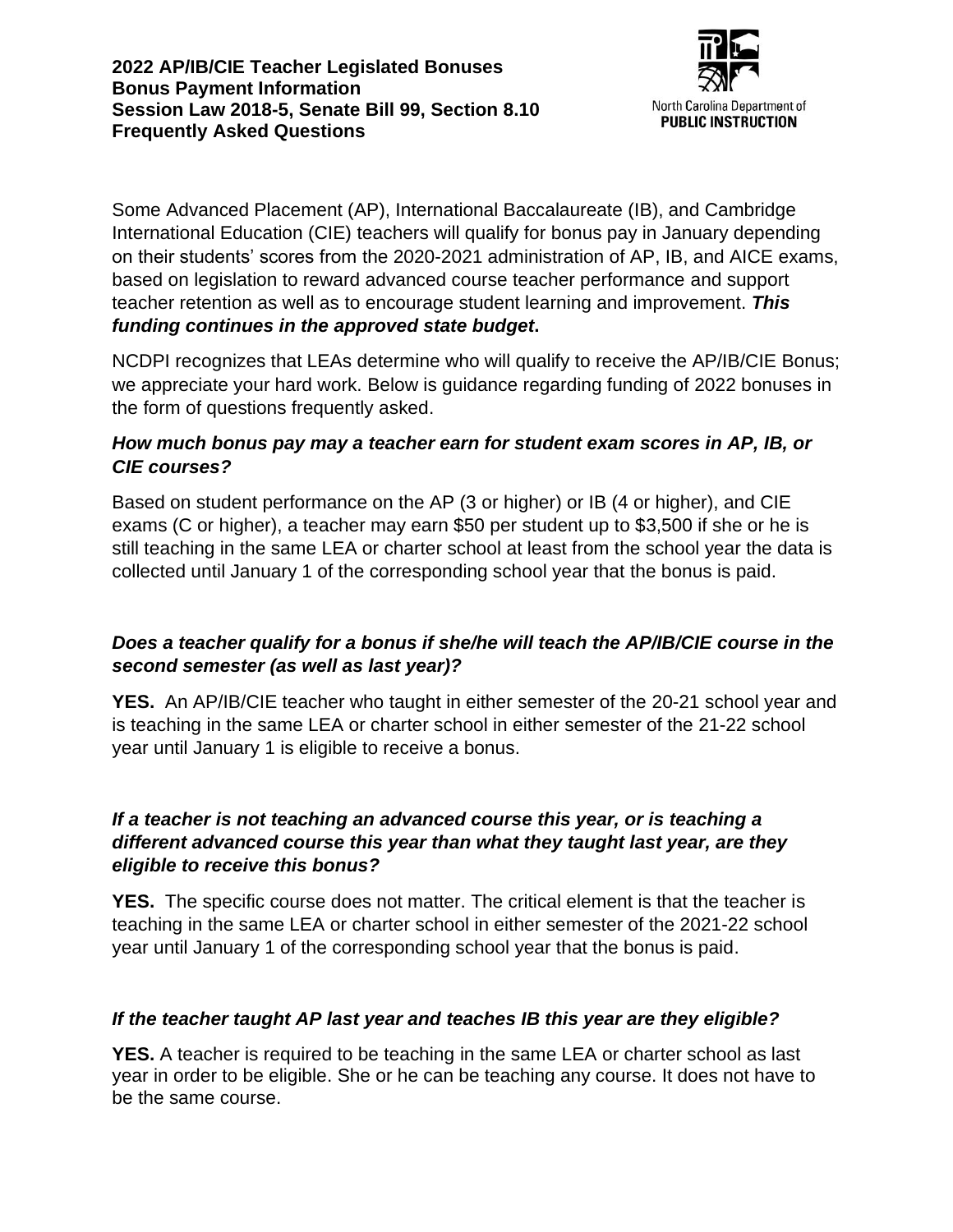## *Does an honors course count as an "advanced course"?*

**NO.** Per legislation, "advanced course shall mean an Advanced Placement, International Baccalaureate Diploma Programme, or Cambridge International Education course." Honors courses do not apply.

#### *If a teacher teaches both AP and IB courses and has students' exam scores qualify in both classes, can she or he earn a \$3,500 bonus for each AP and IB course separately?*

**NO.** A teacher may only be awarded a TOTAL of \$3,500 for this combined AP/IB bonus program in any given school year.

## *If a student receives a qualifying score from a course exam for which she or he took the course and the exam score report includes sub-scores, can the teacher receive a bonus for the sub-score in additional to the main score?*

**NO**. A teacher can only receive a bonus for the primary qualifying exam score for the course the student took. The sub-scores do not qualify for a bonus. This occurs with at least AP Calculus BC and AP Music Theory.

## *Are teachers in Charter Schools eligible to receive this bonus pay?*

**YES**.

## *Are NCVPS teachers eligible to receive this bonus pay?*

**YES**. The North Carolina Virtual Public School teachers who are also employed with your district or charter are eligible for the bonus, if they are employed in the same district/charter for 20-21 and 21-22. If the NCVPS teacher also teaches advanced placement courses in your district/charter, the total bonus combined cannot exceed \$3,500. Districts and charters can access the list of eligible NCVPS teachers and their LEAs via the HR secure shell that is also used for reading and math bonuses.

#### *What is the DPI procedure for allotting funds to each LEA and charter school?*

DPI will:

• Determine the total number of exams by LEA or charter school meeting the score eligibility - based on the College Board, IB, and CIE reports.